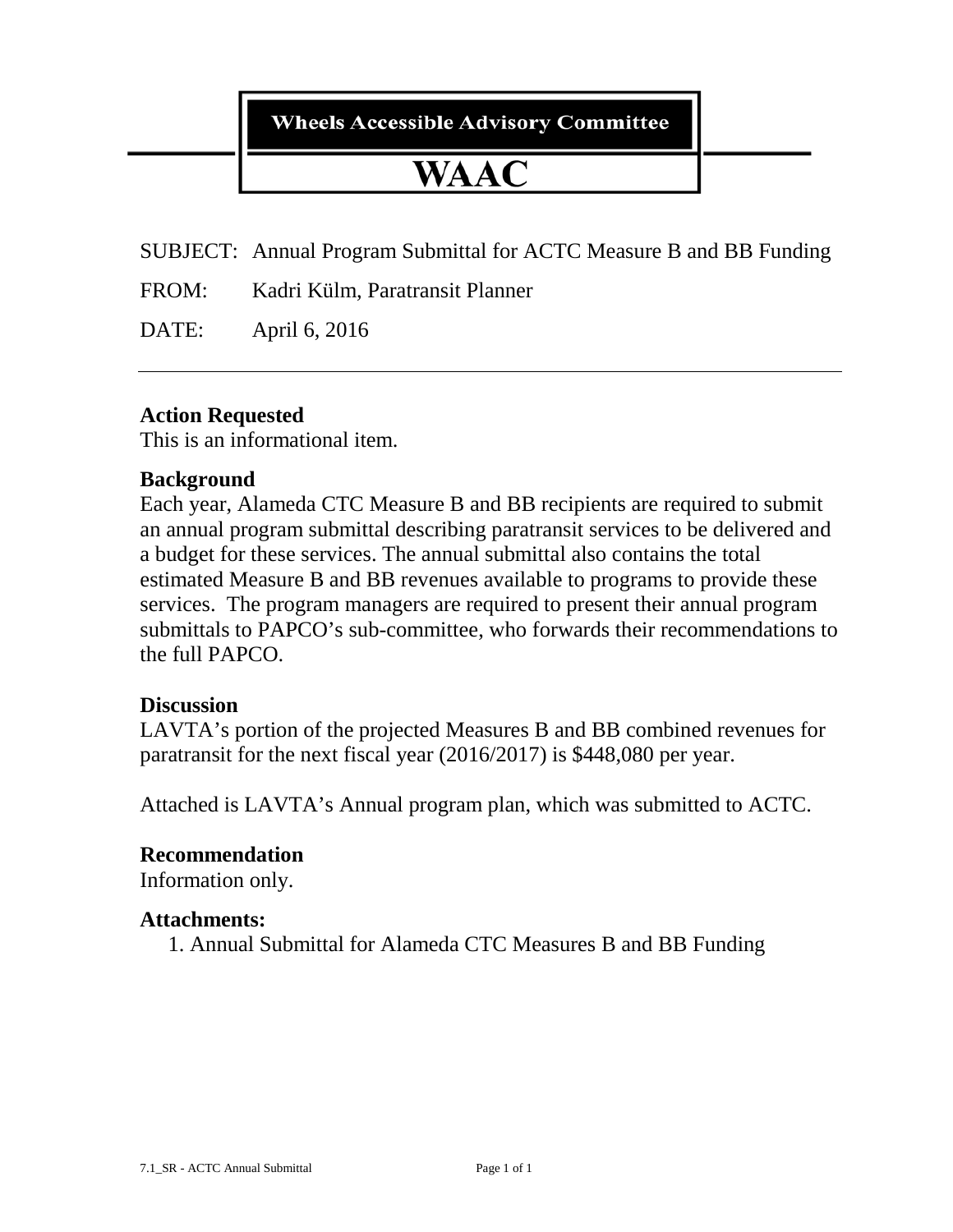

1111 Broadway, Suite 800, Oakland, CA 94607

510,208,7400

www.AlamedaCTC.org

## **Annual Paratransit Program Plan Application for Measure B and Measure BB Funding**

**Fiscal Year 2016-2017 (July 1, 2016 - June 30, 2017)**

## **Requirements and Instructions**

The Alameda County Transportation Commission (Alameda CTC) requires recipients of paratransit funding to participate in an Annual Paratransit Program Plan Review. Recipients are required to complete and submit a program plan application to Alameda CTC that outlines their prior expenditures and anticipated revenues and expenditures related to delivering paratransit services to seniors and people with disabilities.

## **Paratransit Program Plan Application Deadline: March 25, 2016**

The Annual Paratransit Program Plan Application includes the following documents:

- 1. Paratransit Program Plan Application (this MS Word document)
- 2. Paratransit Program Plan Attachments A-D (Tables A, B, C and D of the provided MS Excel workbook) *NOTE: The FY2016-17 Program Plan Excel workbook contains a new tab to report on FY 2014-15 performance (Attachment A Table). The FY 2014-15 program information entered into Table A will be used to monitor program performance and, where applicable, is to align with program information included in the FY 2014-15 compliance report.*
- 3. References:
	- FY 2016-17 MB & MBB Paratransit DLD Revenue Projections, (distributed to ParaTAC, January 2016)
	- Alameda CTC Special Transportation for Seniors and People with Disabilities (Paratransit) Implementation Guidelines and Performance Measures, revised 2/25/16
	- Alameda CTC Timely Use of Funds Policy, adopted 12/3/15

### **Submit the Word and Excel files listed above electronically via email by March 25, 2016 to Naomi Armenta: [narmenta@alamedactc.org](mailto:narmenta@alamedactc.org)**.

*Be sure to include your agency name and FY 16-17 in the file name of both the Word document and the Excel workbook (e.g., Albany\_FY1617\_Paratransit\_Program\_Application.doc).*

If you have questions, please contact Naomi Armenta via email or at (510) 208-7469.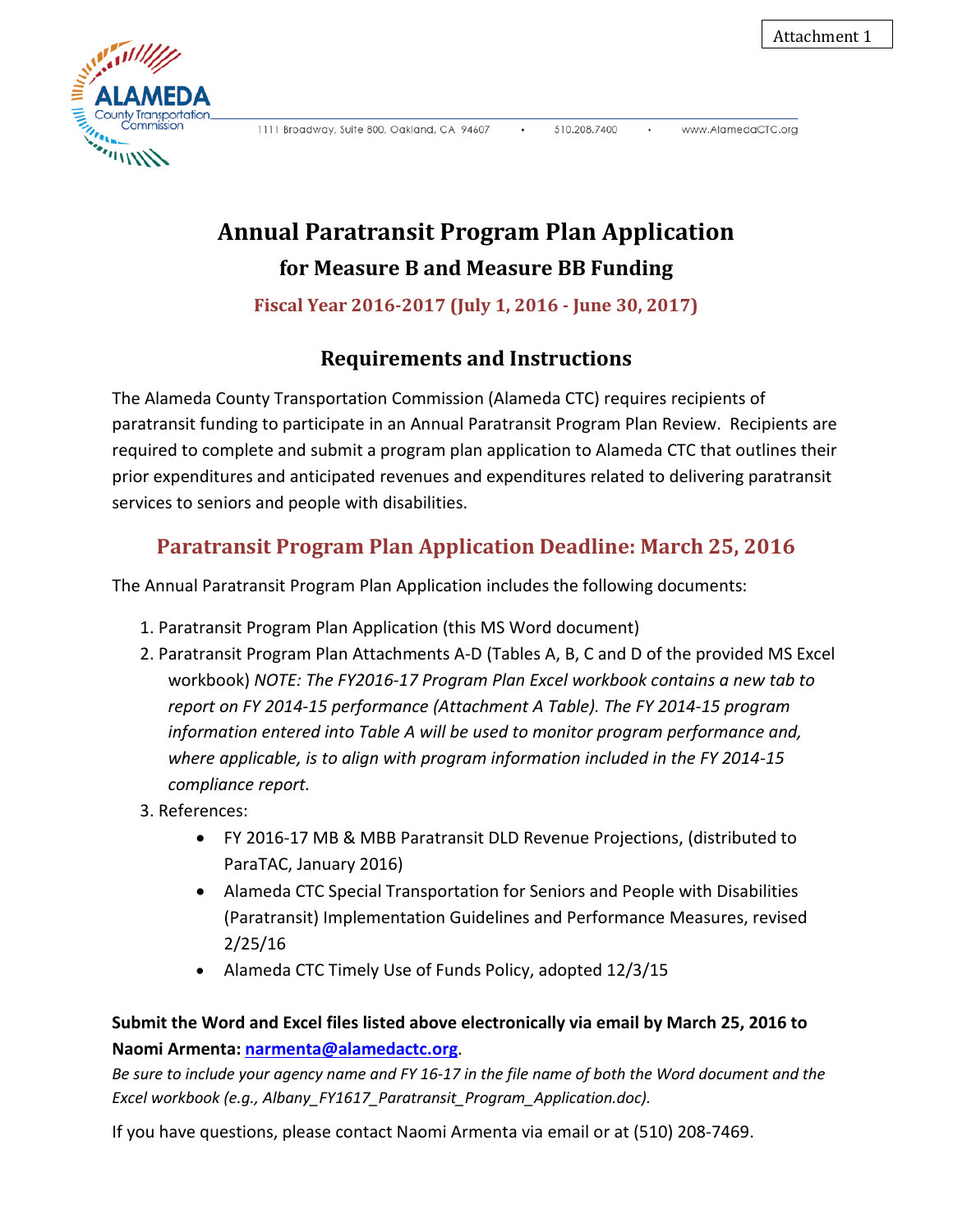## **FY 2016-17 Paratransit Program Plan Application**

**Due by March 25, 2016**

| <b>CONTACT INFORMATION</b>     |                                                     |
|--------------------------------|-----------------------------------------------------|
|                                | Agency:   Livermore Amador Valley Transit Authority |
| <b>Contact Name:</b><br>Title: | Kadri Kulm<br>Paratransit Planner                   |
| Phone Number:   925-455-7555   |                                                     |
| E-mail Address:                | kkulm@lavta.org                                     |

**Date Submitted: 3/24/16**

#### **TYPES OF SERVICES PROVIDED**

**1. What type of paratransit projects and programs will be funded, fully or partially, with Measures B and BB Direct Local Distribution (pass-through) and Gap Grant funds?** To answer this question, complete Attachment B (Table B tab of the Microsoft Excel workbook).

Below is a list of the types of services/programs that are eligible for Alameda CTC funding. For detailed information about these eligible services, including minimum service requirements and performance measures, refer to the Alameda CTC's Special Transportation for Seniors and People with Disabilities (Paratransit) Implementation Guidelines, revised 2/25/16 (provided with the application materials).

- *Management/Overhead: Program oversight, planning, budgeting, participation in regional/countywide meetings. Include admin/labor even if it is paid by the City/transit agency for accurate reporting of full program expenses.*
- *Customer Service/Outreach: Activities associated with educating consumers about services that are available to them, answering questions from consumers and taking, tracking and responding to complaints and commendations. Include costs even if paid by the City/transit agency for accurate reporting of full program expenses.*
- *ADA-mandated Paratransit: Paratransit services provided by fixed-route transit operators to fulfill requirements under the American's with Disabilities Act.*
- *City-based Door-to-Door: Pre-scheduled, accessible, door-to-door service provided by city. Provides a similar level of service to mandated ADA services; designed to fill gaps not met by ADA-mandated providers and/or relieve ADA-mandated providers of some trips.*
- *Taxi Program: Provides a same day, curb-to-curb service intended for situations when consumers cannot make their trip on a pre-scheduled basis; allows eligible consumers to use taxis at a reduced fare.*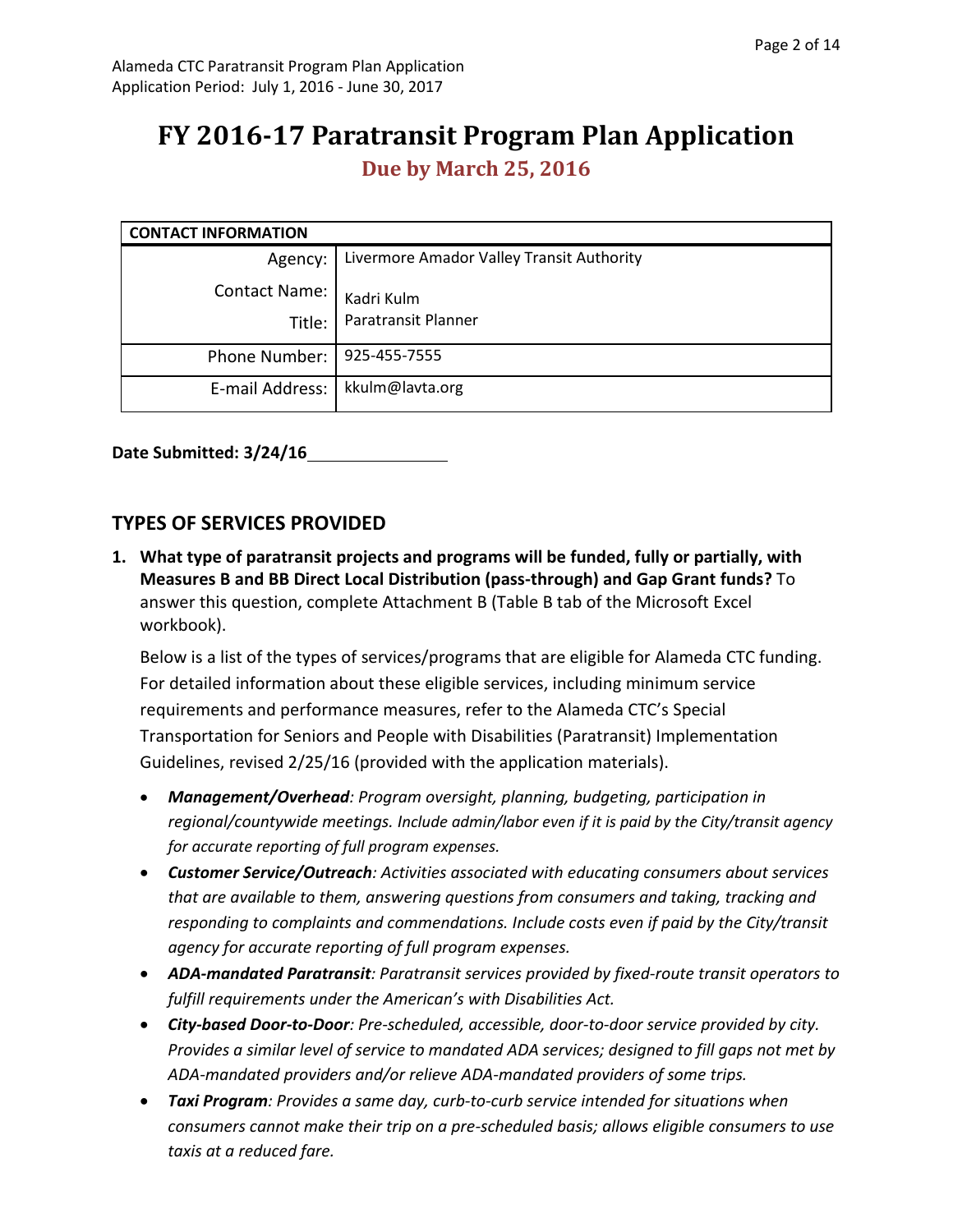- *City-based Specialized Accessible Van Service: Specialized van service provides accessible, door-to-door trips on a pre-scheduled or same-day basis. These services are generally implemented as a supplement to a taxi program that does not meet critical needs for particular trips in accessible vehicles in certain communities.*
- *Accessible Fixed-Route Shuttle: Generally accessible vehicles that operate on a fixed route and schedule to serve common trip origins and destinations, e.g. senior centers, medical facilities, grocery stores, BART stations, other transit stations, community centers, commercial districts, and post offices.*
- *Group Trips Program: Round-trip accessible van rides for pre-planned outings or to attend specific events or go to specific destinations for fixed amounts of time, e.g. shopping trips or religious services. Trips usually originate from a senior center or housing facility.*
- *Volunteer Driver Program: Pre-scheduled, door-through-door services that are generally not accessible; rely on volunteers to drive eligible consumers for critical trip needs, such as medical trips. May also have an escort component.*
- *Mobility Management/Travel Training: Covers a wide range of activities, such as travel training, trip planning, and brokerage. Does not include provision of trips. (This is considered "non-trip provision").*
- *Scholarship/Subsidized Fare Program: Program to subsidize any service for customers who are low-income and can demonstrate financial need.*
- *Meal Delivery: Program to fund meal delivery to the homes of individuals who are transportation disadvantaged. Currently, only existing operating programs can continue to use Measure B funds for these service costs. No new meal delivery services can be established.*
- *Capital Expenditure: Capital purchase or other capital expenditure.*
- *Note on volunteer driver programs and mobility management/training: If your program is using DLD funds, but not Gap funds, you will be required to submit further information.*
- **1A. Provide a short narrative description of your agency's FY 2016-17 program:**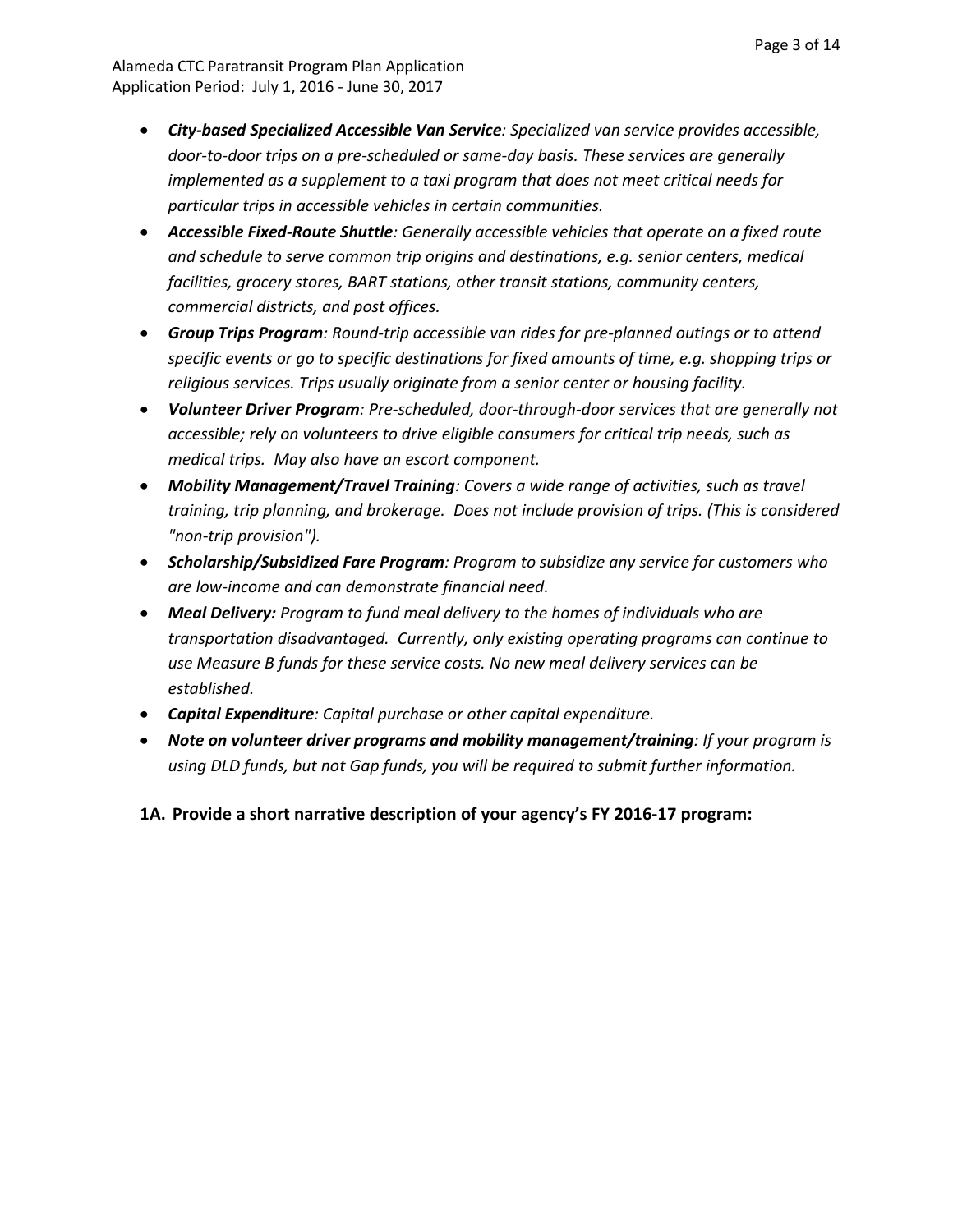All Measure B and BB funding will be used to provide the "Wheels Dial-A-Ride" ADA mandated door-to-door paratransit service. The Wheels Dial-A-Ride service area covers the cities of Livermore, Dublin, and Pleasanton, and goes beyond the ADA 3/4 mile minimum boundary requirement along the Wheels fixed route system. Dial-A-Ride operates at the same time when Wheels fixed route is operating.

Through a memorandum of understanding, the City of Pleasanton provides ADA mandated coverage to Pleasanton residents for trips with both an origin and destination in Pleasanton from 8:00am to 5:00pm Monday - Friday. LAVTA provides ADA paratransit services both before and after Pleasanton's in-service hours and on the weekends for local Pleasanton trips.

LAVTA's Dial-A-Ride operations and maintenance are provided by Medical Transportation Management, Inc. (MTM).

LAVTA also provides same day Para-Taxi service, which is partially grant funded and partially LAVTA general fund funded.

**1B. Explain how the suite of services offered is targeted towards the seniors and people with disabilities in your community. Why have these services been selected to meet the trip needs of your consumers over other eligible service types? How do these services enhance their quality of life and help them meet basic life needs?** 

Being a fixed route public transit operator in Livermore, Dublin and Pleasanton, LAVTA provides the ADA mandated paratransit service for the same three cities, and goes beyond the ADA minimum requirements. Since the ADA paratransit requires at least a day in advance reservation LAVTA also provides the same day Para-Taxi service. Seniors and people with disabilities can travel on fixed route for half fare and participate in LAVTA's free travel training program.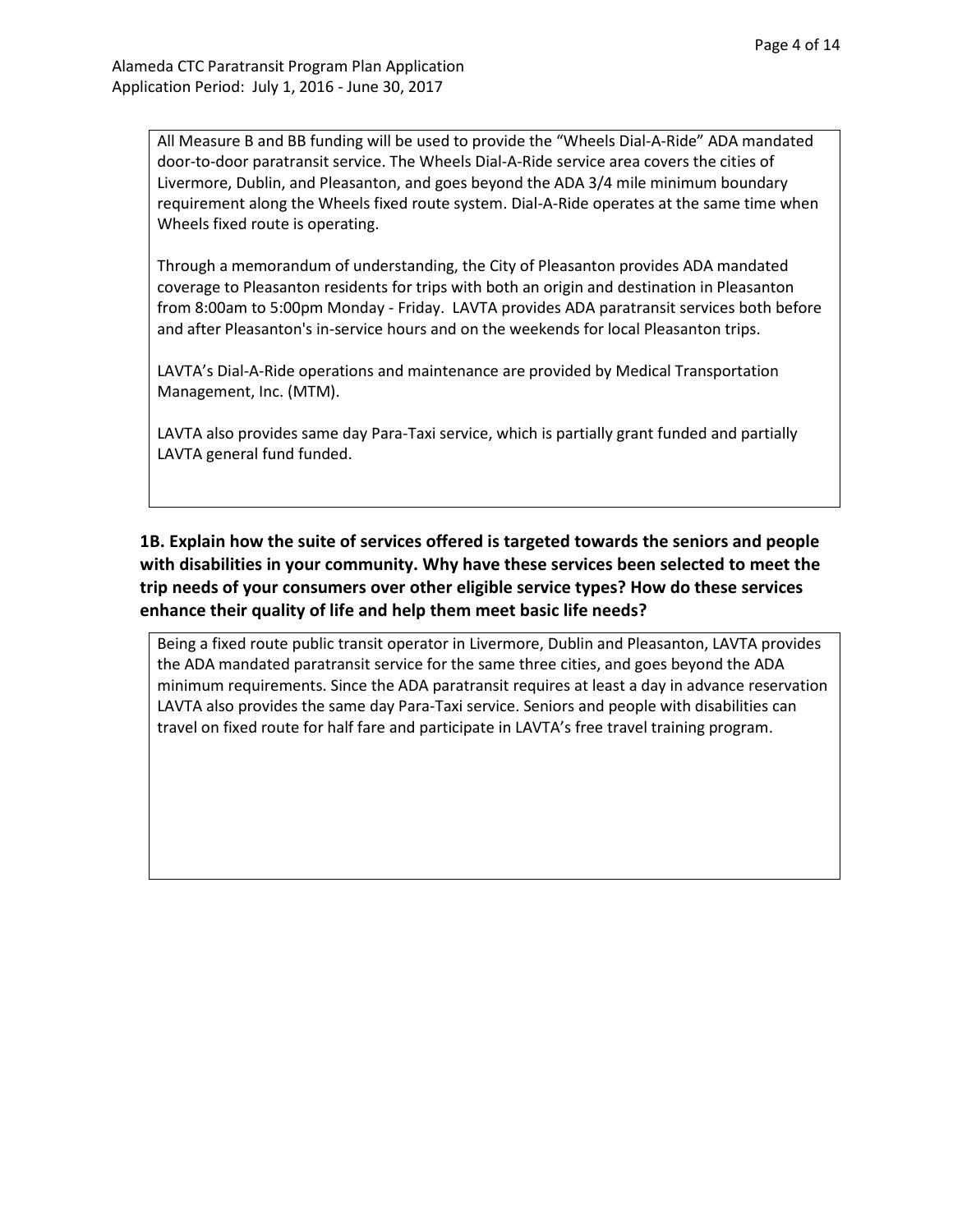**1C. List the most common trip destinations for seniors and people with disabilities in your community that your services are designed to serve , e.g. dialysis centers, hospitals, major shopping complexes, senior centers.** 

The facilities Wheels Dial-A-Ride riders most frequently travel include:

- Day programs for the developmentally disabled (Go Group, Futures Explored, VFR, ARC, Keystone)
- Dialysis centers (Livermore DaVita Dialysis, Pleasanton DaVita Dialysis)

In FY 2015/16 LAVTA has seen a significant increase of the trips to/from day programs when compared to the year before.

**2. Will your agency's program for FY 2016-17 conform to the Paratransit Program Implementation Guidelines, as required?** (FY 2016-17 Programs are *required* to conform to the Implementation Guidelines, revised February 2016)

**[ X ] Yes [ ] No** 

**2A. If "No", explain below and contact Alameda CTC staff to discuss** (prior to March 25, 2016)

**3. If proposing service changes in FY 2016-17 from the current year, FY 2015-16, describe the changes and explain why they are proposed.** Describe how these changes will impact the ability of seniors and people with disabilities in your community to meet their basic life needs.

LAVTA is planning on hiring a third party contractor to manage ADA paratransit eligibility in FY17. The new process will most likely include in-person or phone interviews and possibly functional assessments. The eligibility determinations are currently conducted in house based on paper applications and applicant's doctor's verification.

LAVTA and the City of Pleasanton are planning on hiring a consultant to conduct a comprehensive Tri-Valley paratransit assessment in FY2017. The study would look for areas of overlap and opportunities to streamline services. Additionally, an analysis would be conducted on the impact of moving LAVTA's Dial-A-Ride service more in-line with the ADA requirements (i.e. ¾ mile from a fixed route line). Significant public and stakeholder input (senior and disabled populations) would be included in the study.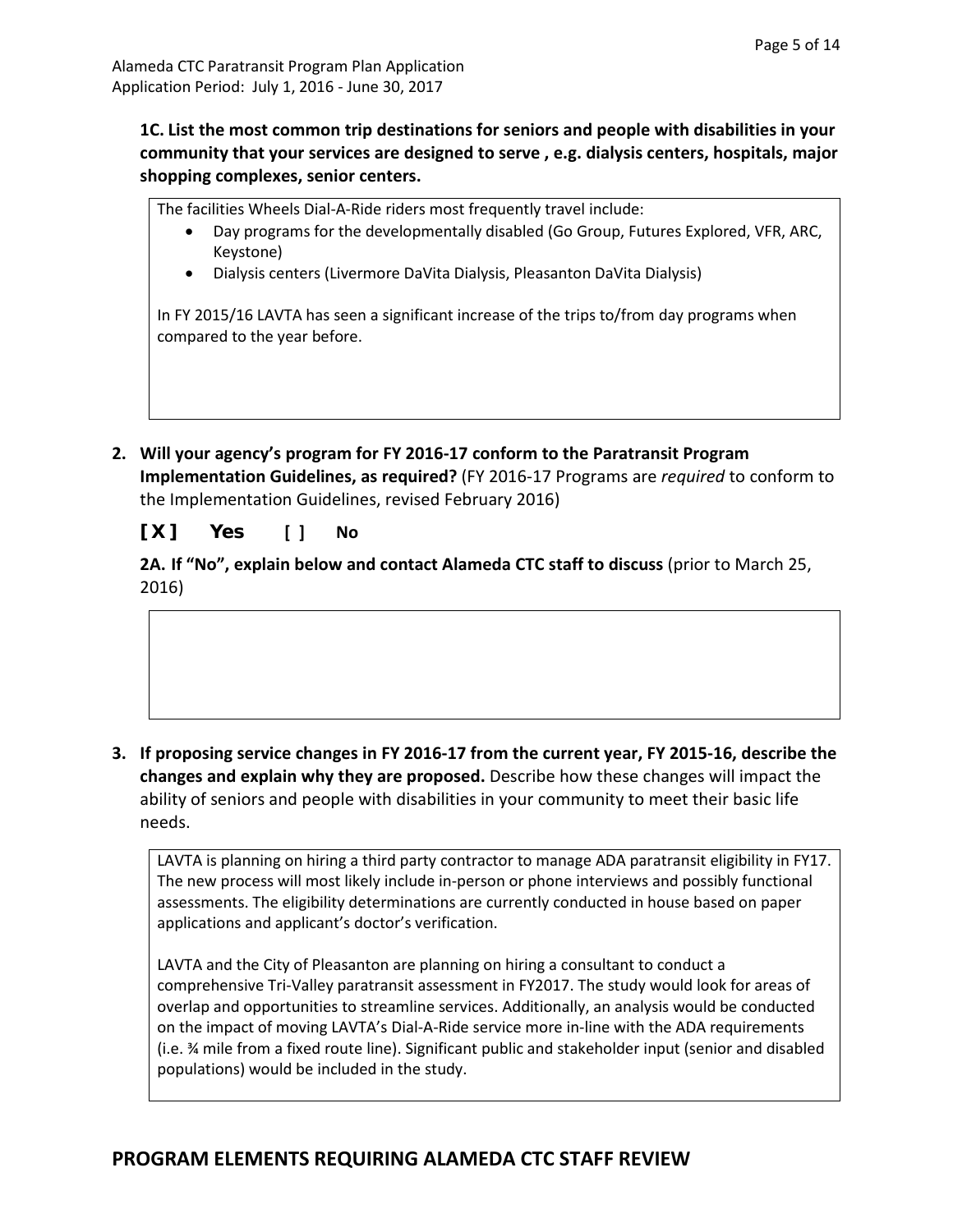Alameda CTC Paratransit Program Plan Application Application Period: July 1, 2016 - June 30, 2017

- **4.** The 2016 Paratransit Program Implementation Guidelines require Alameda CTC staff review of several program elements prior to implementation. The program elements requiring staff review are listed as items 4A – 4F below and for each item, further explanation is requested. **If your FY 2016-17 program plan includes any of the elements listed, in the box provided below, list the elements and the requested explanation for each.** Applicants must address any applicable paratransit projects and programs listed in Attachment B.
	- A. **Planned capital expenditure** (describe planned capital expenditures, such as purchase of vehicles or durable equipment, below)
	- B. **City-based Door-to-Door Service that includes trip limitations based on trip purpose** (describe the proposed trip limitations that are proposed below)
	- C. **Taxi Subsidy Program that includes incentives to drivers and/or transportation providers** (describe the proposed incentives below)
	- D. **Accessible Shuttle Service** (describe service plan and how city is coordinating with the local fixed route transit provider)
	- E. **New mobility management and/or travel training programs** (describe the well-defined set of activities below)
	- F. **Low-income requirements for any scholarship and fare subsidy programs** (describe the proposed subsidy and the means that will be used to determine and verify eligibility below)

N/A

#### **DEVELOPMENT OF PROGRAM PLAN**

**5. How was consumer input sought in development of the program and selection of the services offered?** Describe all general outreach activities undertaken in connection with this plan, including consumer or public meetings; meetings with other agencies; presentations to boards, commissions, or committees. If possible provide dates for these activities. Note below if this plan was reviewed by a local paratransit advisory committee, including the name of the committee, and the date of the meeting.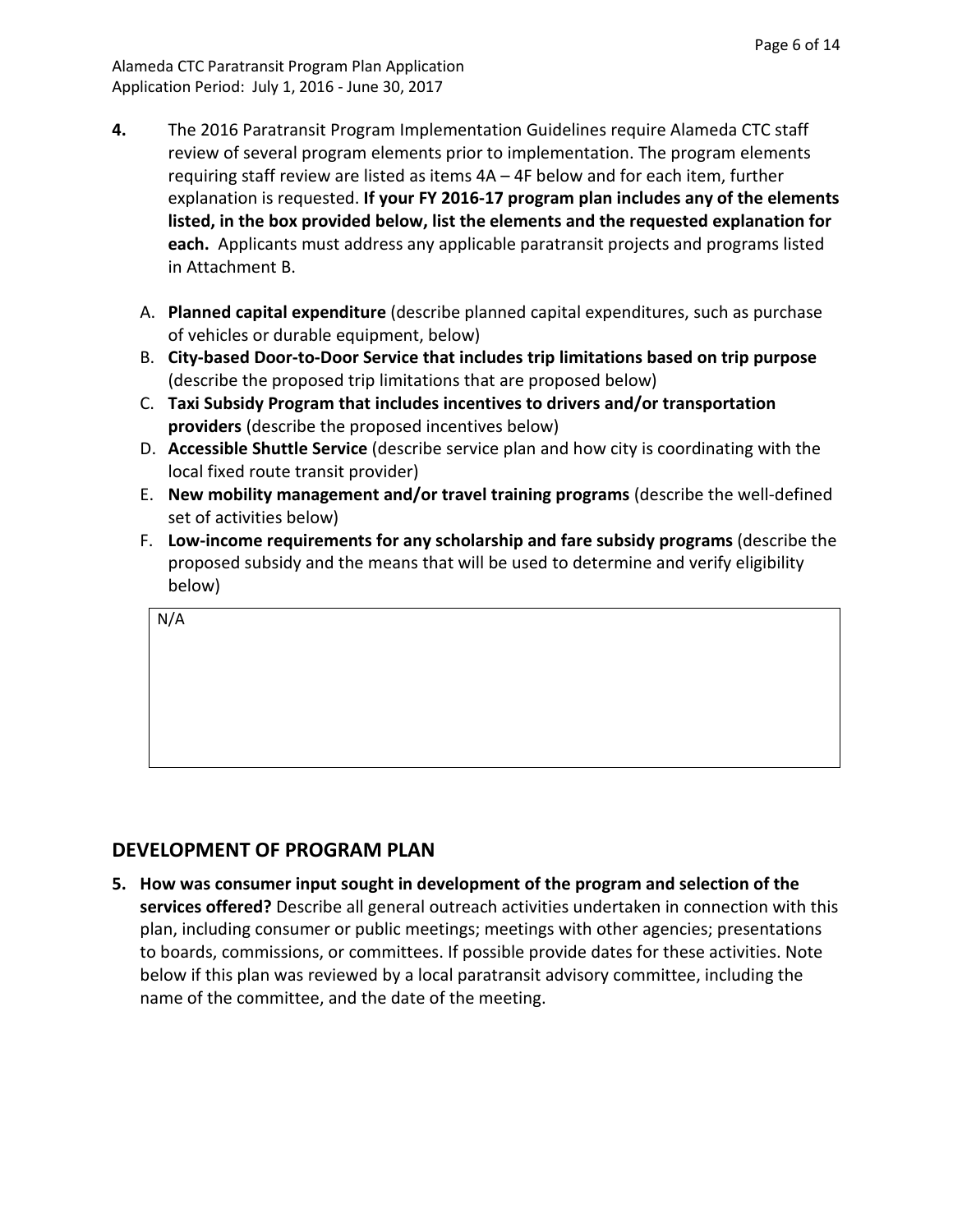LAVTA has a passenger advisory committee (WHEELS Accessible Advisory Committee or WAAC) that meets to discuss passenger concerns and advise LAVTA on improvement of its services and facilities. The WAAC is comprised of membership from each jurisdiction and social/human services agencies. Service provision for customers and the planning process for the implementation of new services is coordinated through the WAAC. In FY16 these meetings occurred on 07/01/15, 09/02/15, 10/28/15, 01/06/16, and 03/08/16.

#### **6. Describe any outreach, surveys and/or analysis conducted to develop this plan and to determine the types of services the program offers.**

The 2015 annual Dial-A-Ride customer satisfaction survey was conducted between October 26 and October 28, 2015 via telephone by randomly calling currently active Dial-A-Ride passengers. Active riders are those who have used Dial-A-Ride at least once within the last twelve months. The survey was administered by a third party surveyor, and a total of 100 Dial-A-Ride surveys were completed.

The following table compares the average customer satisfaction ratings of the surveys conducted over the last four years:

| Service<br>Aspect | Apr 2012 |                       | Jun 2013 |                | <b>Jul 2014</b> |                | Oct 2014 |                | Oct 2015 |                |
|-------------------|----------|-----------------------|----------|----------------|-----------------|----------------|----------|----------------|----------|----------------|
|                   | Mean     | Media<br>$\mathsf{n}$ | Mean     | Median         | Mean            | Median         | Mean     | Median         | Mean     | Median         |
| Reservation       | 4.29     | 5                     | 4.67     | 5              | 3.67            | $\overline{4}$ | 4.29     | 5              | 4.45     | 5              |
| Pickup            | 3.97     | $\overline{4}$        | 4.27     | $\overline{4}$ | 3.58            | $\overline{4}$ | 4.11     | $\overline{4}$ | 4.45     | 5              |
| Ride              | 4.08     | 4                     | 4.6      | 5              | 4.6             | 5              | 4.68     | 5              | 4.38     | 5              |
| Dropoff           | 4.28     | 5                     | 4.5      | 5              | 4.1             | 5              | 4.61     | 5              | 4.37     | $\overline{4}$ |
| Overall<br>rating | 4.11     | 5                     | 4.47     | 5              | 3.55            | $\overline{4}$ | 4.36     | 4              | 4.61     | 5              |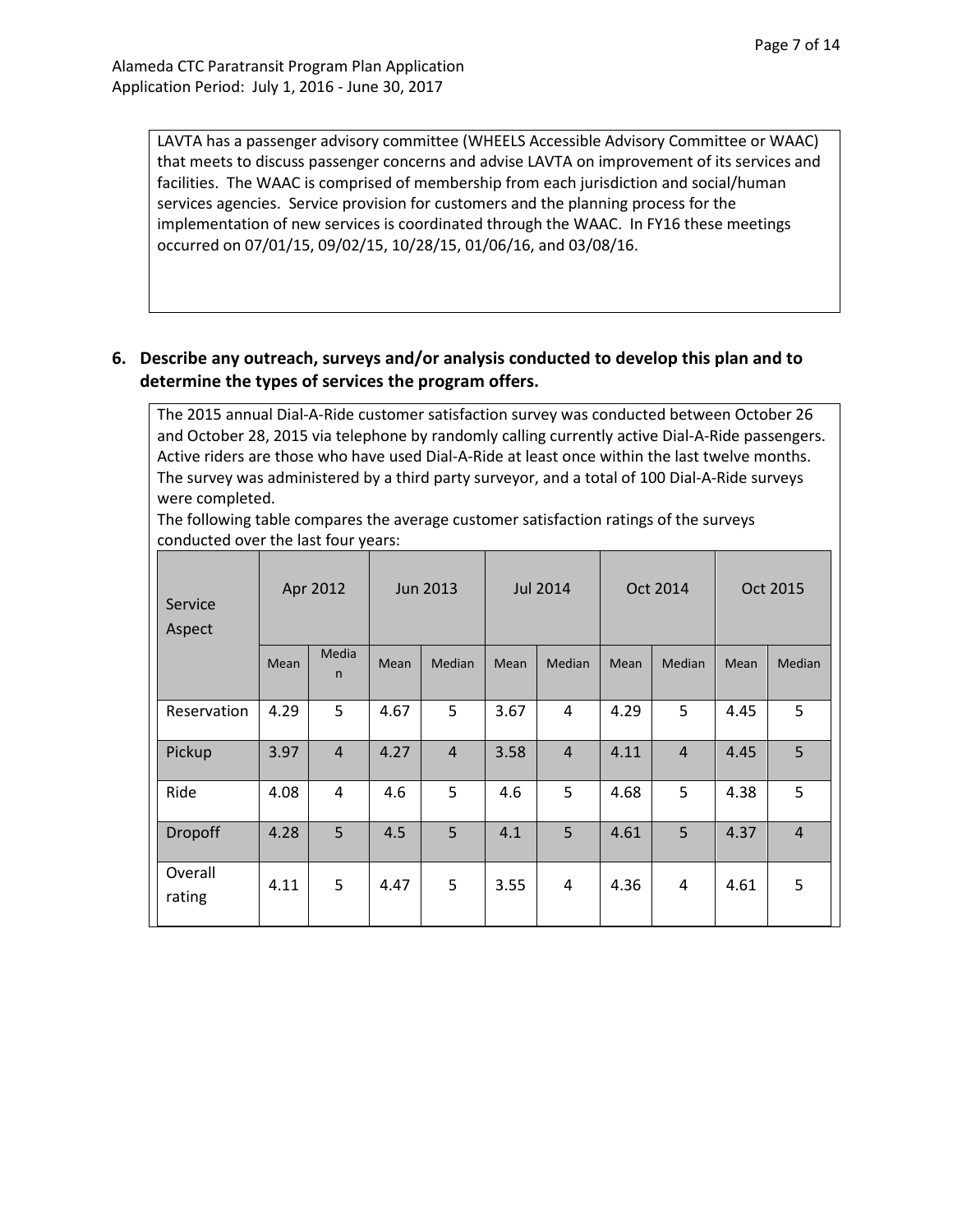**7. Describe how results from the community outreach, surveys and/or analysis described in Questions 5 and 6 were used to guide the development of the program plan.**

The service is constantly under review by staff and the public is welcome to comment to staff and to the Board in person, via mail, via email, or telephone. Through the public input LAVTA has received and the survey results LAVTA has a better understanding which aspects of the service quality need more attention.

**8. Was this program plan approved by a governing body (or is it scheduled for action)?** *This is not required by the Alameda CTC. Jurisdictions should follow their established internal process.*

[x ]Yes

[ ] No

If yes, provide the name of the governing body and planned or actual approval date.

LAVTA Board of Directors tentatively scheduled for May 2, 2016

#### **OUTREACH**

**9. How do community members and potential users learn about the Alameda CTC-funded services provided in your community?** Specify for each of the paratransit projects and programs listed in Attachment B.

LAVTA fully markets its services and provides information to customers desiring information regarding both paratransit and fixed route services via brochures, website, and outreach events. The LAVTA staff also visit senior centers, senior housings and community events to provide information about different services, including the complimentary wheelchair marking and tether strap program, complementary travel training program, and Para-Taxi program. This information is also available on LAVTA web site at [www.wheelsbus.com.](http://www.wheelsbus.com/)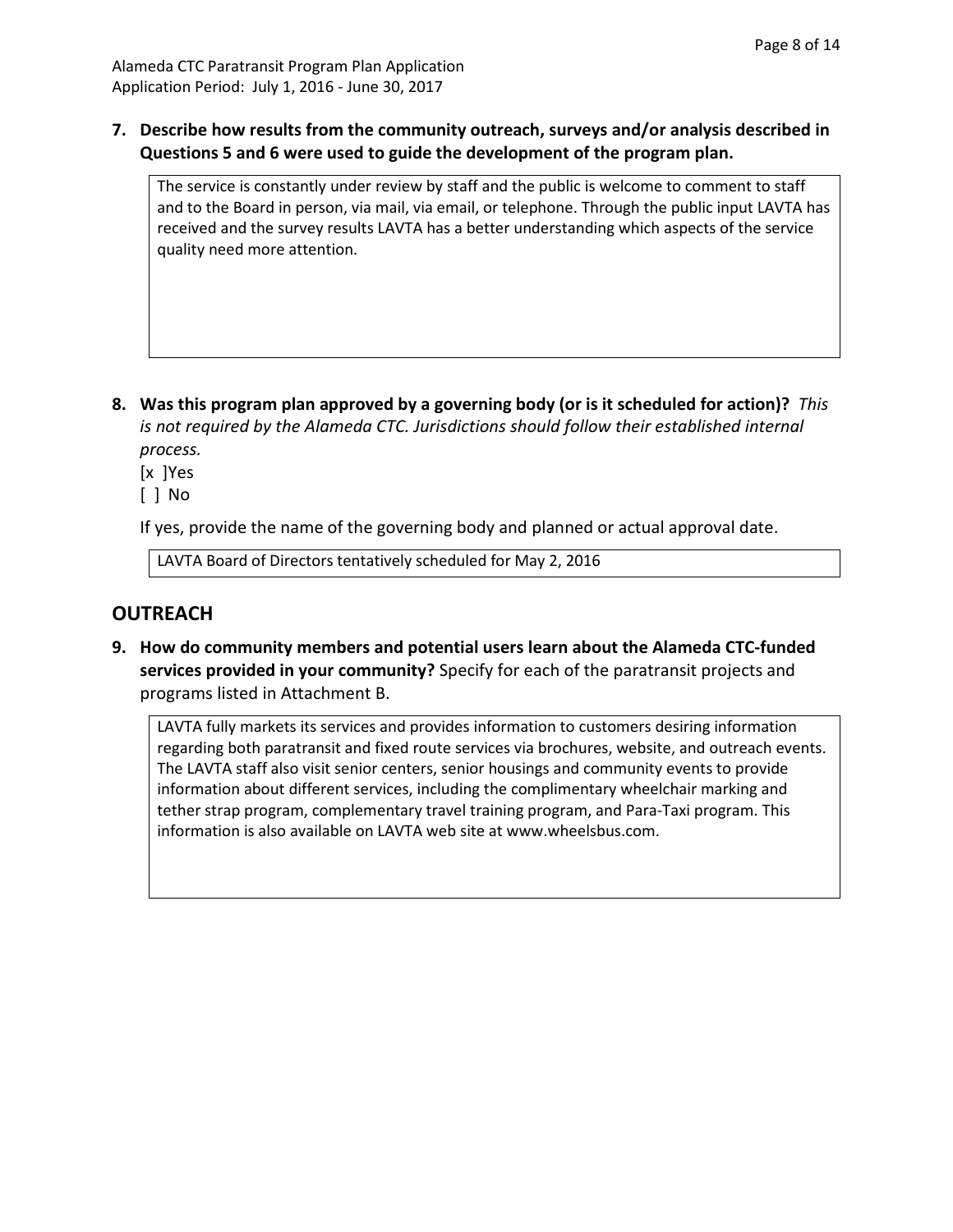#### **ELIGIBILITY AND ENROLLMENT**

#### **10. What are your requirements for eligibility? (E.g., age, residency, income, ADA-certification status, or other verification of disability).**

LAVTA participates in the Bay Area regional ADA paratransit eligibility determination program. LAVTA currently uses paper applications and requires a medical care professional's verification for determining eligibility.

LAVTA is planning on hiring a third party contractor for determining the ADA paratransit eligibility. The new process will include in-person or phone interviews and functional assessments.

**11. How do consumers enroll in your program? Include how long the enrollment process takes, and how soon newly enrolled applicants can use the services offered.**

LAVTA has an ADA mandated 21 calendar day window for the completion of applications. Average completion time is 7 days. Applicants who have critical medical needs, such as dialysis patients, are given higher priority in the application process.

#### **CUSTOMER SATISFACTION**

**12. Describe your complaint and commendation process.** Describe your process from beginning to end, including instructions you provide to customers for filing program suggestions, complaints or commendations, your documentation procedures and your follow up. *(See questions 12A and 12B that follow)*

The customers can either call the customer service phone line at 925-455-7500 or enter their complaint or commendation via the online form on www.wheelsbus.com. When customers file a complaint or commendation, the complaint/commendation and all information are entered into a web-based customer service database, which assigns the complaint/commendation to a LAVTA or contractor staff member based on the department in question. LAVTA and/or contractor staff will investigate complaint and, if requested, get back to the customer with the result.

**12A. Describe any common or recurring service complaints, commendations and/or suggestions your program has received.** Specify for each of the paratransit projects and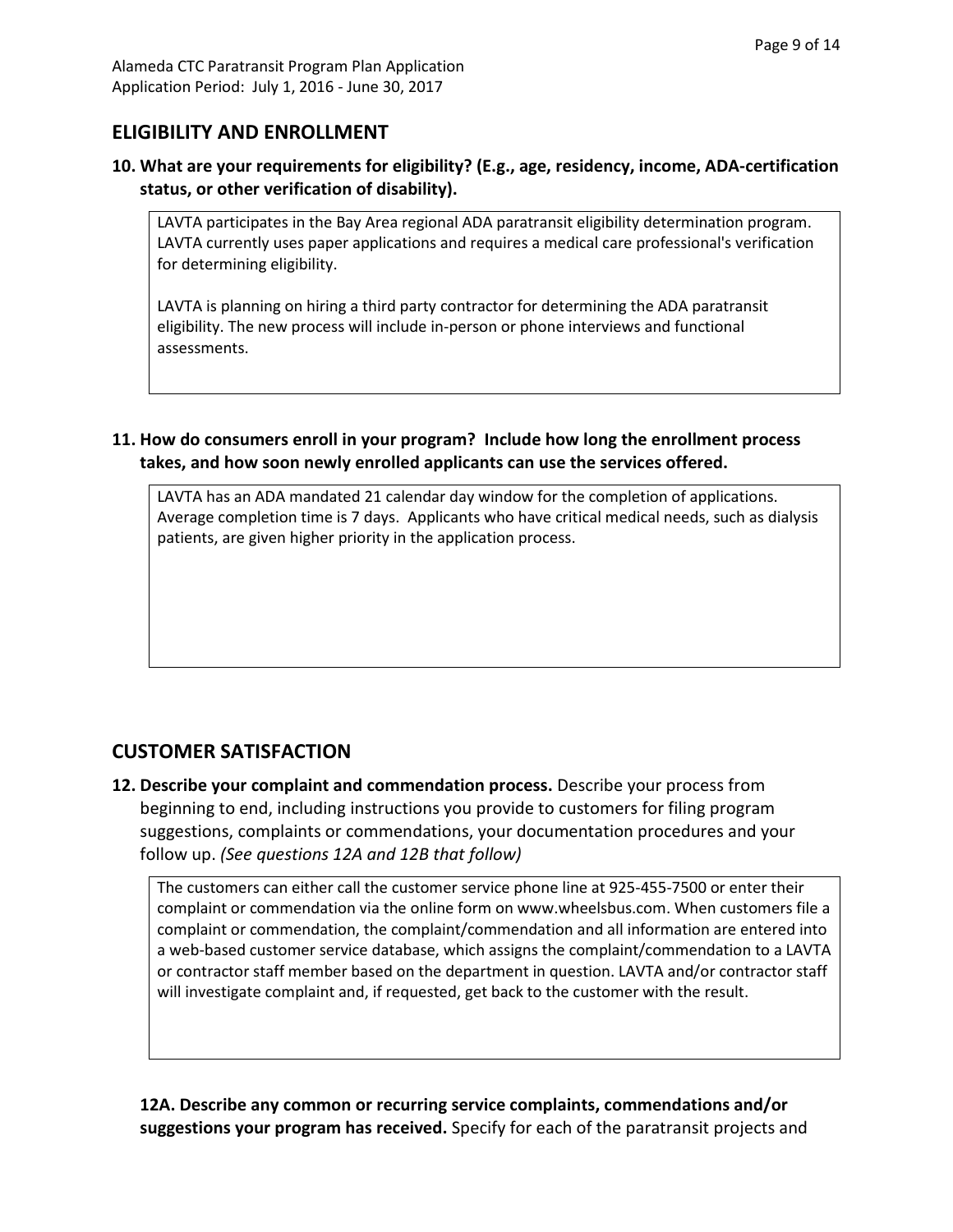Alameda CTC Paratransit Program Plan Application Application Period: July 1, 2016 - June 30, 2017

programs listed in Attachment B. *(Complaints are defined as phone calls, letters, or emails received for the specific purpose of making a complaint.)*

In addition to the quantitative scores for different aspects of the Dial-A-Ride service the surveyors of the October 2015 Customer Satisfaction Survey also encouraged responders to provide any verbal open-ended feedback/comments/suggestions about the service and received 100 such comments.

Thirty four people (34%) did not have any comments when asked, 28 passengers (28%) had positive feedback and they expressed appreciation for the service. The highest number of negative feedback had to do with late pick-ups and long travel times with 8 people (8%) reporting that there have been times when their ride has been late and four people (4%) complaining about long travel times. Three people (3%) had a general concerns. The following areas each had two people (or 2%) reporting it as a concern: vehicle maintenance (2%), reservations (2%), call center out of the area (2%), safety (2%), and routing (2%). One person (1%) was unhappy about the vehicle type and one (1%) said the driver was a no-show. LAVTA staff constantly monitors the on-time performance as well as the ride length statistics. Currently the OTP is considerably above the 95% contractual requirement. According to the ADA the a trip on a paratransit vehicle should take about the same amount of time as a similar trip on an existing fixed route system, including travel time to and from a bus stop, and any transfer time.

Since most of the above possibly valid verbal passenger concerns are impossible to validate without additional information, LAVTA is planning to add a question about whether the passenger would be willing to give his/her phone number for the staff follow-up in the next customer satisfaction survey.

There were 10 comments/concerns (10%) total that LAVTA staff considers invalid because of the nature of the ADA paratransit service and the staff therefore identified these as areas in which passengers can be provided more education. Out of the 10% invalid/educational issue comments 2 people (2%) didn't like regional/inter-agency trips, 1 person (1%) did not like the vehicle types used for Wheels Dial-A-Ride service, 1 passenger (1%) wanted to do changes to the drop-off location while onboard a Dial-A-Ride vehicle, 1 person (1%) wanted to know how to get Dial-A-Ride tickets, one passenger (1%) didn't like the half-hour pick-up window policy, one person (1%) wanted to know how to sign up, one (1%) said Dial-A-Ride is too expensive, and one (1%) wanted the same driver for the return ride. Staff is preparing a comprehensive "Riders Guide" where such aspects of the service can be explained in more detail and in a user friendly format. LAVTA staff is also working with County Connection's LINK service to better coordinate the trips between LAVTA service area and Contra Costa County.

LAVTA will continue to closely monitor customer satisfaction and following up on the comments/feedback received from the survey respondents.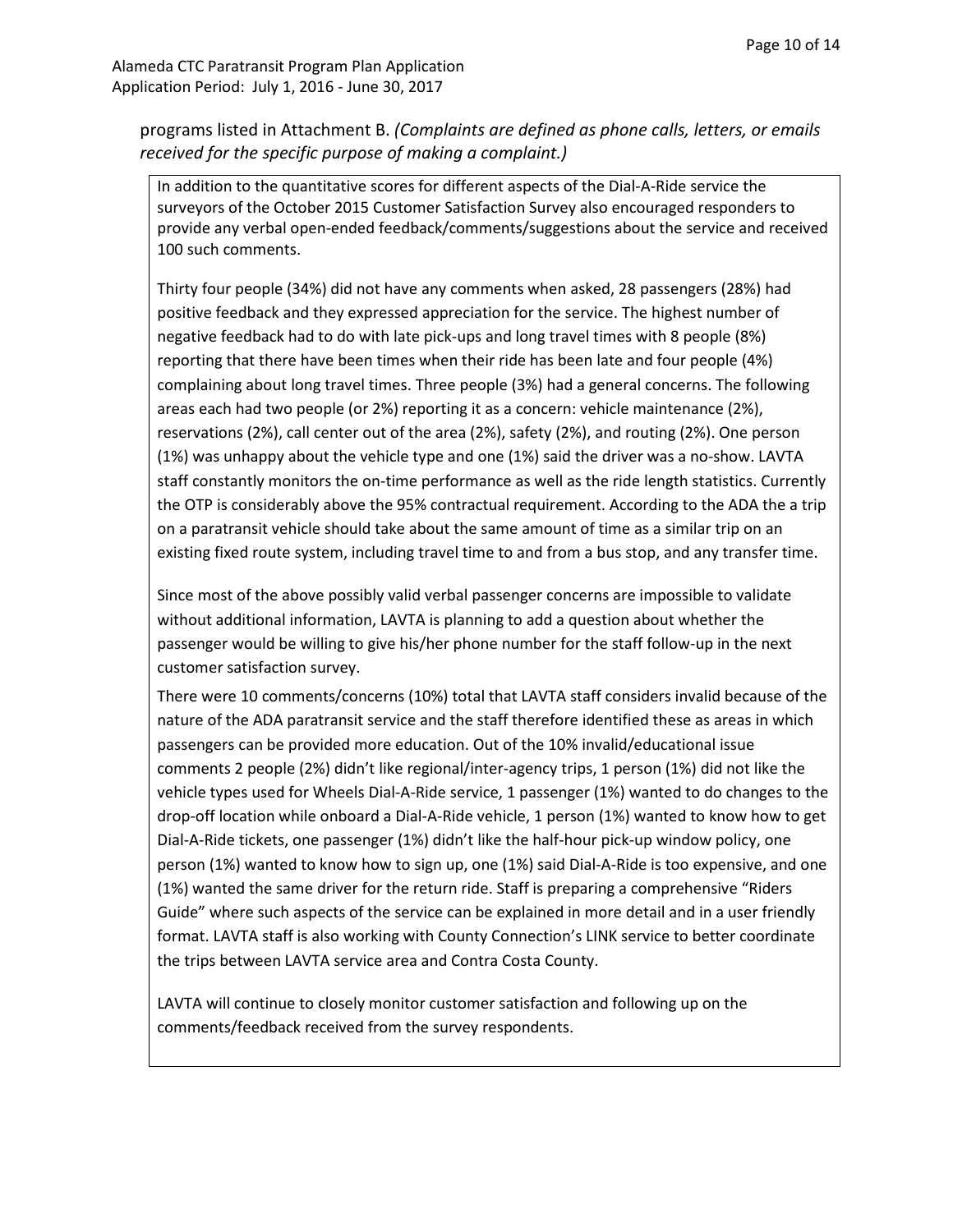#### **12B. Describe any changes you have made to your program as a result of these customer complaints, commendations and suggestions**.

- 1. LAVTA is planning to add a question about whether the passenger would be willing to give his/her phone number for the staff follow-up in the next customer satisfaction survey.
- 2. Staff is preparing a comprehensive "Riders Guide" where aspects of the service can be explained in more detail and in a user friendly format.
- 3. LAVTA staff is working with County Connection's LINK service to better coordinate the trips between LAVTA service area and Contra Costa County

#### **EXPECTED DEMAND/USE OF SERVICES**

**13. How many people are/have been/will be registered in the program during the following time periods?** Fill in the boxes below.

**Registrants at beginning of FY 2014-15**

**Registrants at end of FY 2014-15**

**Current Registrants for FY 2015-16** 1,592

**Estimated Registrants for FY 2016-17** 1,580

#### **13A. Based on the registration projection provided, explain why you expect your program registration to increase, decrease or stay the same compared to the current year.**

LAVTA estimates the number of registrants to be either the same or less in FY 17. As LAVTA's intent is to have in-person interview process that scrutinizes each applicant more than the current paper application process on board in FY 17 the assumption is that the number of registrants may decrease as a result.

**14. Do you expect the total number of one-way trips provided by your program to increase, decrease or stay the same compared to the current year, FY 2015-16? Why?**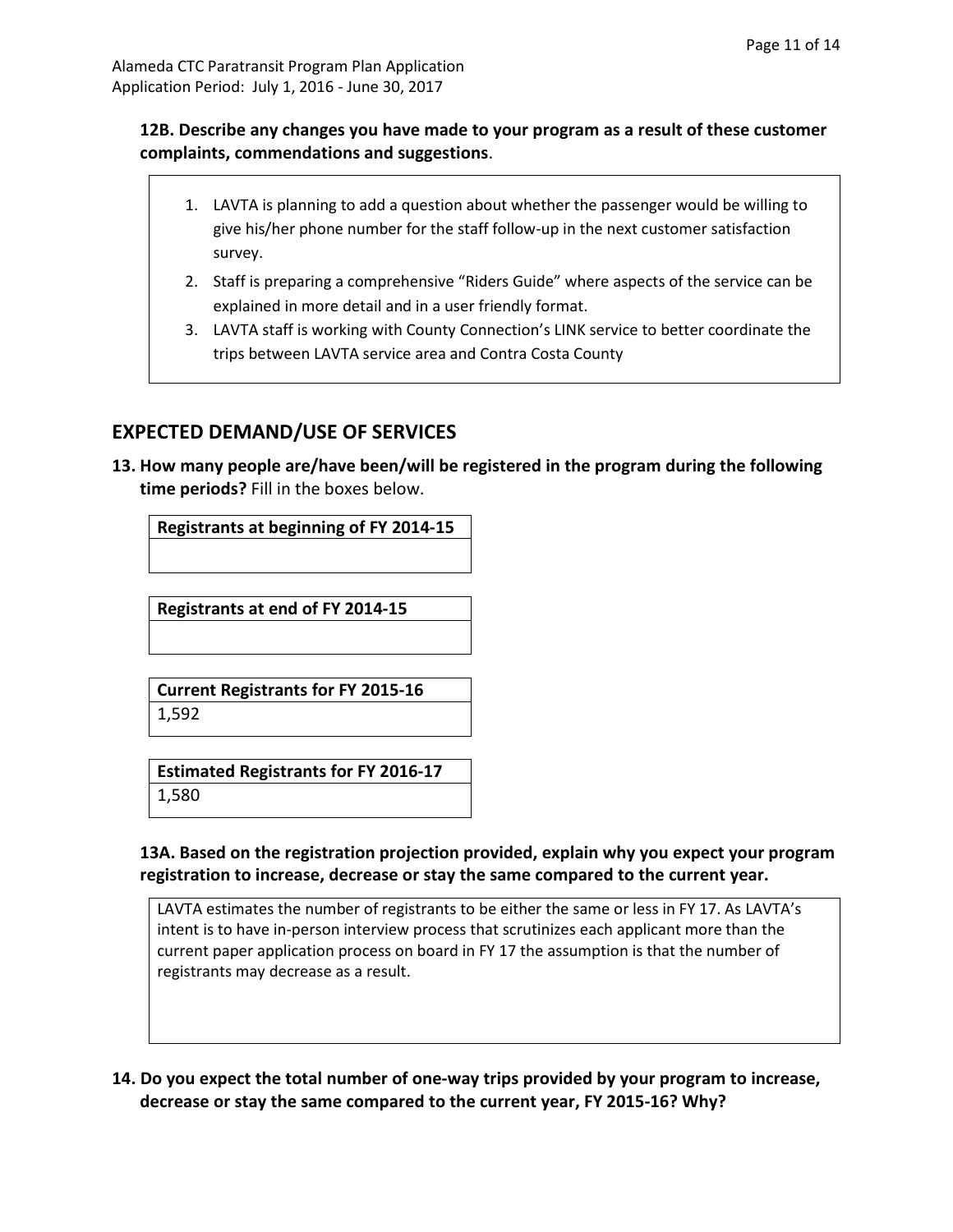The number of trips is difficult to predict. In the current FY LAVTA is seeing about 20% increase in rides when compared to the FY 2015. The increase is mainly due to the significant increase in ridership to/from various day programs. LAVTA expects the number of rides to be about the same as in the current FY, but for our budget purposes we estimated a 5% increase.

#### **15. Do the ridership numbers reported in Attachments A and B include companions and/or attendants?**

- [ ] Yes
- [x ]No

If yes, and if known, what percent of total ridership are companions/attendants? *(If providing an estimate, please clearly indicate it as such.)*

**16. Please provide data on lift/ramp trips provided, if available.** If lift/ramp trips were provided in more than one service, please specify for each.

**Lift/ramp trips provided in FY 2014-15** 13,613

**Lift/ramp trips to be provided in FY 2015-16** 14,543

**Lift/ramp trips to be provided in FY 2016-17** 15,270

#### **VEHICLE FLEET**

**17. Provide details regarding your vehicle fleet.** To answer this question, complete Attachment D (Table D tab of the Excel workbook).

#### **SAFETY INCIDENTS**

**18. Describe any safety incidents recorded by your program in FY 2014-15, or to date in FY 2015-16.** Specify for each of the paratransit projects and programs listed in Attachment B. *(Report incidents resulting in any of the following: a fatality other than a suicide; injuries requiring immediate medical attention away from the scene for two or more persons; property damage equal to or exceeding \$7,500; an evacuation due to life safety reasons; or a collision at a grade crossing.)*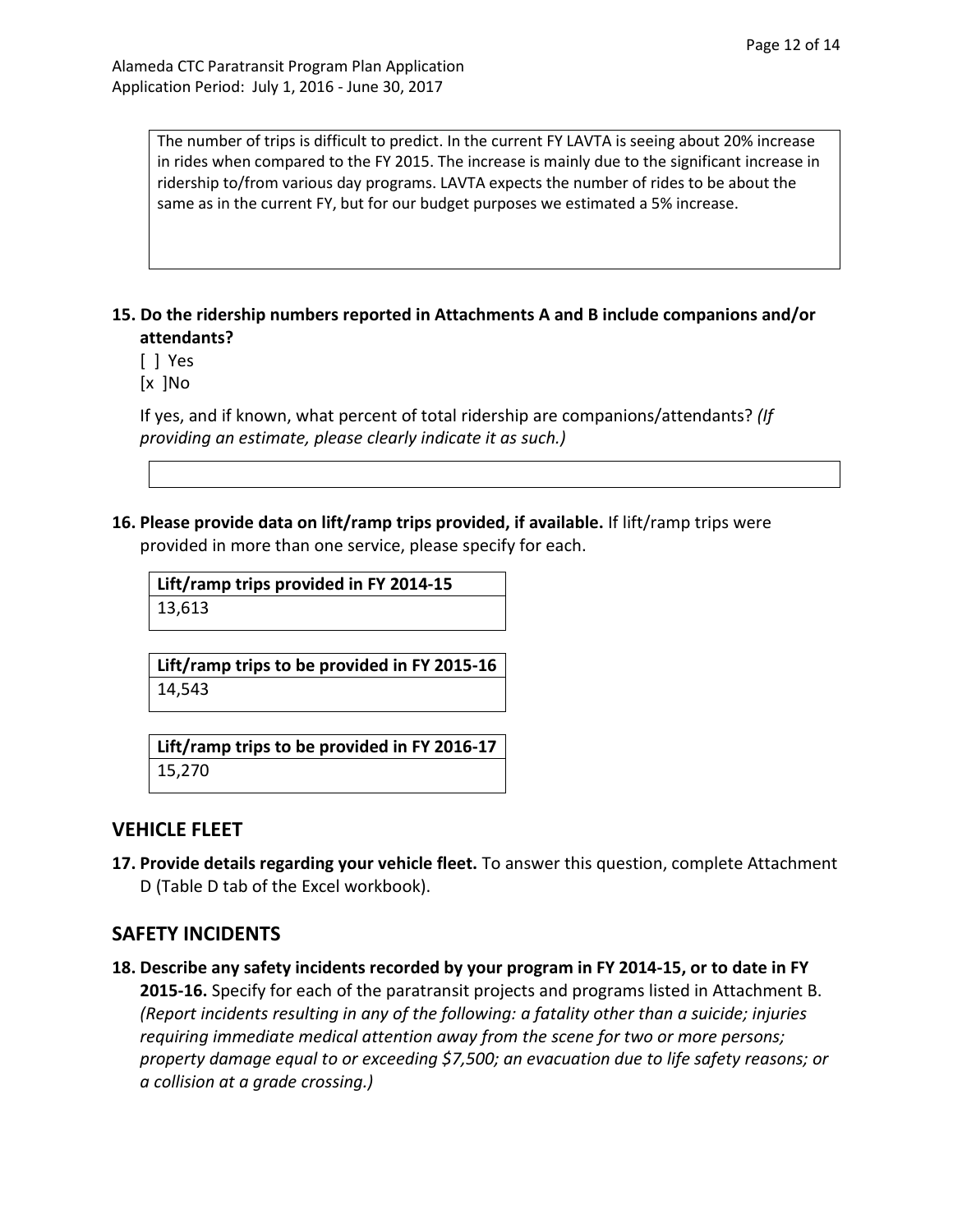In FY2015 there were 4 preventable paratransit accidents total. In the first quarter there was one (1) paratransit accident and that was determined to be preventable. There was only minor damage to the vehicle (not LAVTA owned) and no personal injuries. In the second quarter there were two (2) paratransit accidents and they were both determined to be preventable. There was only minor damage to the vehicles (not LAVTA owned) and one personal injury with no medical transport. In the third quarter there were no paratransit accidents. In the fourth quarter there were two (2) paratransit accidents. One (1) was preventable, and the damage to the non-LAVTA vehicle was minor and there were no injuries.

In the current FY2016 there were zero paratransit accidents compared to one (1) last year. In the second quarter there was one (1) non-preventable paratransit accidents. While the passenger requested the driver complete an injury report at the time, the passenger stated medical attention was not needed at that time and during a follow up call, the passenger stated all was well.

#### **FINANCES: PROGRAM REVENUE AND COST**

- **19. Detail your FY 2016-17 program's total estimated revenue (all fund sources) and total cost by completing Attachment C (Table C tab of the Excel workbook).** For program components funded with a Measure B Gap Grant, segregate the Gap Grant funding by entering it in the "Other Measure B" column.
- **20. Describe below the "Management/Overhead" and "Customer Service and Outreach" costs included in Attachment C and how these cost allocations were determined?** (These two categories are defined under Question 1). *The amount spent on Customer Service/Outreach and Management/Overhead is to be included as part of the total program cost, even if it is not funded with Alameda CTC funding. This includes city/agency staff time paid for by a city's general fund.*

#### **20A. Management/Overhead Costs**

Management and overhead costs were allocated by taking the salary of the full time paratransit planner salary and benefits, plus training costs. Added to this was a percentage of the Department Directors' salary and benefits based on anticipated time spent on paratransit oversight (10%), additionally 10% of the salary and benefits from our customer outreach coordinator was included as she helps process applications. Additional costs were added based on expected postage and printing for mailing to paratransit clients, plus a portion of the utility costs based on the amount of space take up by paratransit operations vs fixed route operations (15%).

#### **20B. Customer Service and Outreach Costs**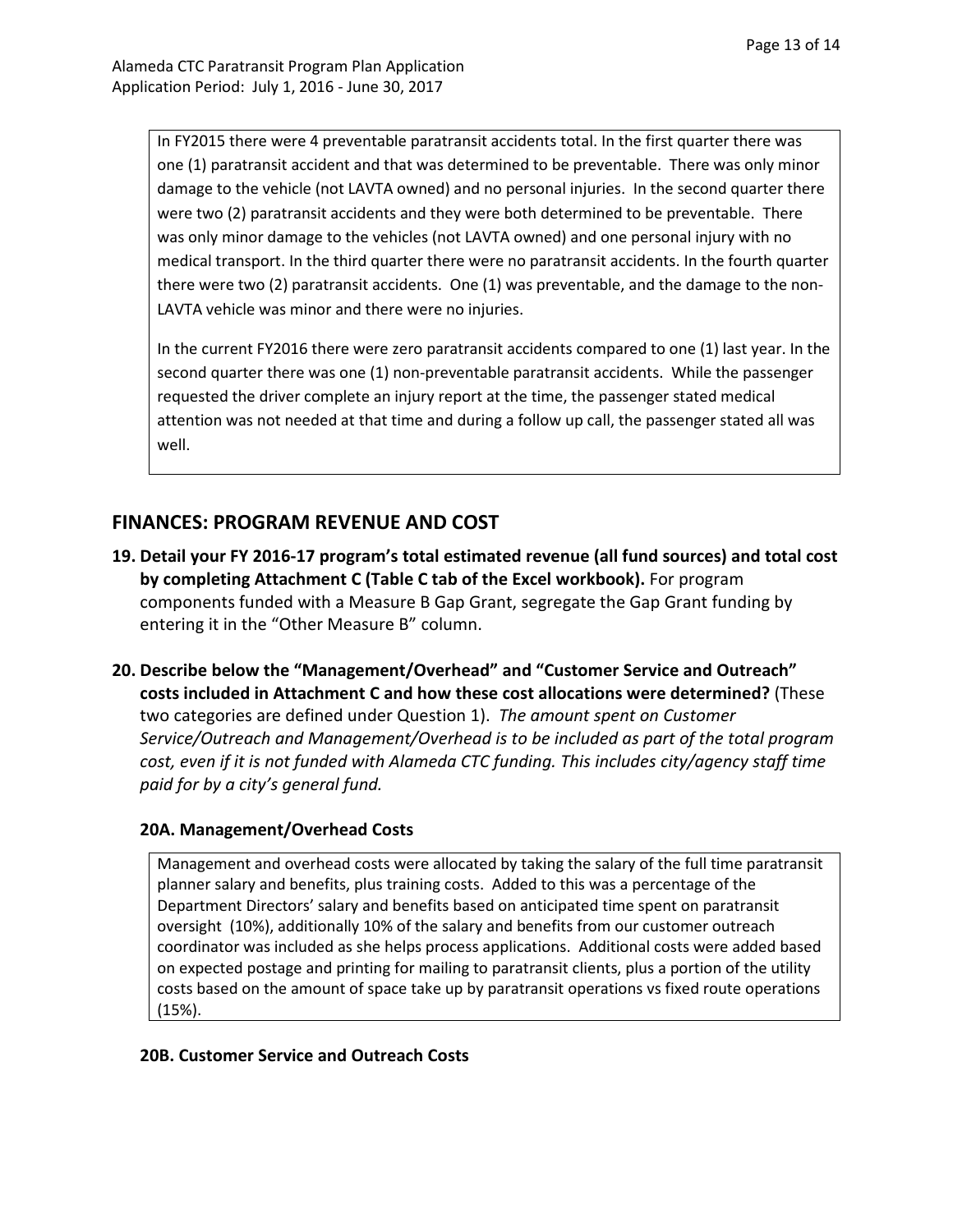#### **PROGRAM FUNDING RESERVES**

**21. If your paratransit program is anticipated to have a remaining balance of Measure B/BB DLD funding at the end of FY 2016-17, as shown in Attachment C, please explain. How do you plan to expend these funds and when?**

100% of the measure B/BB funds for FY16/17 will be expended in FY 16/17.

#### **MISCELLANEOUS**

**22. Use this space to provide any additional notes or clarifications about your program plan.**